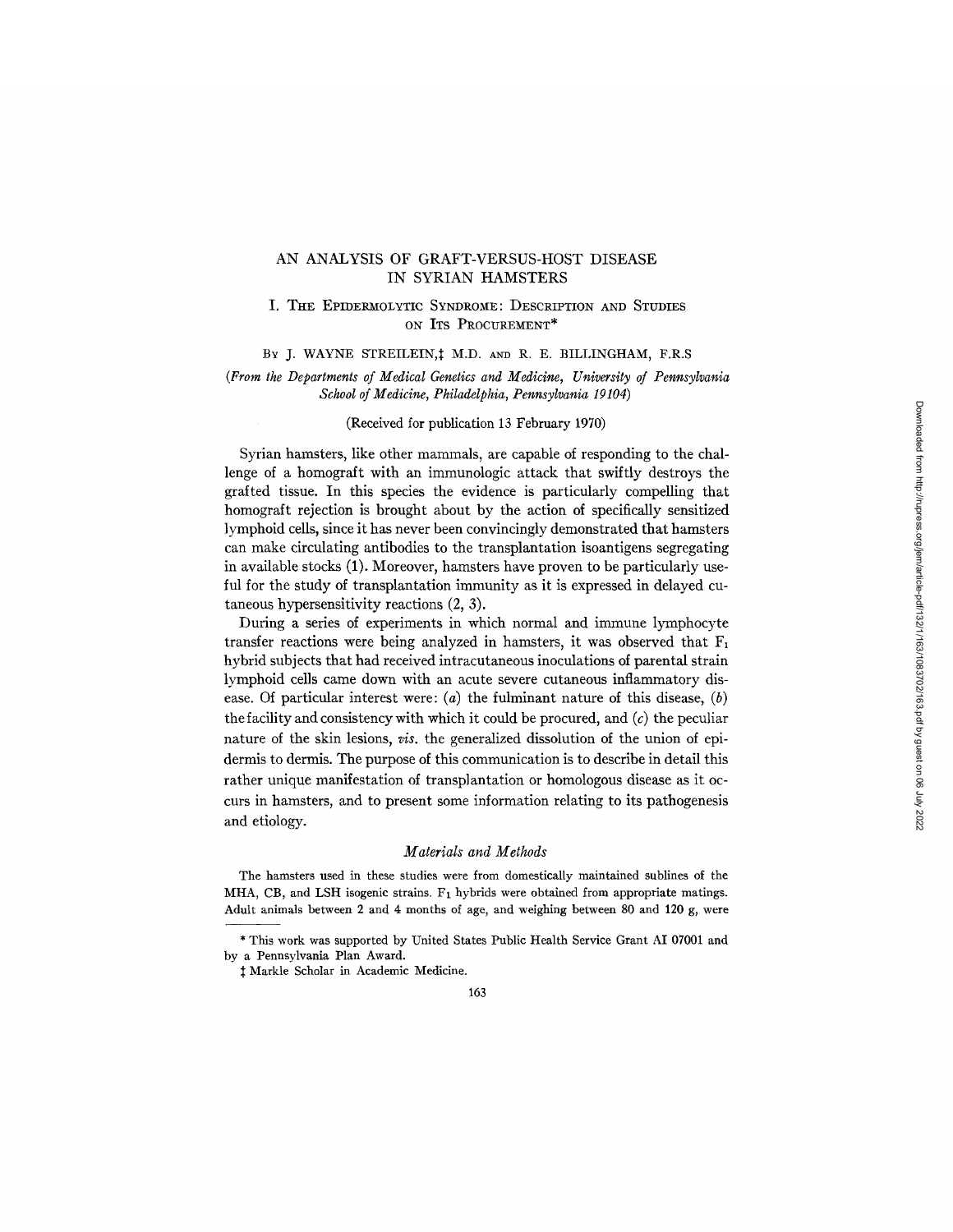employed. The median survival times of skin homografts exchanged between these strains are listed in Table I (4). This evidence suggests that the CB strain differs from both the MHA and LSH strains by strong histocompatibility factors, while the MHA and LSH strains differ from each other by relatively weak factors.

Skin grafting was carried out according to our standard procedure (5).

Cell suspensions from lymph node, spleen, and thymus, were prepared and dispensed in Hanks' solution by the method of Billingham and Silvers (6).

Intracutaneous inoculations of cell suspensions were made in aliquots of 0.1 ml via No. 28 gauge hypodermic needles into the close-clipped dorsal skin of hamsters that had been anesthetizedwithchloral hydrate (7). Multiple injectionswere usually necessary to deliver the required cell dose per recipient.

Specific sensitization of donors of putative "attacking" lymphoid cells was effected by grafting normal animals of one strain with a single skin graft from a homologous strain. Upon rejection of this graft, the hosts were regrafted bilaterally with skin from the original donor strain to boost their sensitivity. When these "second set" grafts were rejected (usually after 8 days), the hosts were killed and cellular suspensions were prepared from their lymph nodes.

Epidermal cell suspensions were prepared by trypsinization of surgically excised hamster cheek pouches according to a method described elsewhere (2). Approximately 15-20 million epidermal cells were obtained from each cheek pouch.

Irradiation was delivered from a 200 kv keleket X-ray source, through a 0.5 mm aluminum filter, at a rate of approximately 55 rads/min and at a distance of 60 cm. During irradiation, the animals were slowly rotated through the X-ray field to ensure an even dosage. The delivered dose was continually monitored by a Victoreen Radacon.

Histologic sections were prepared from surgically excised skin, fixed in Bouin's solution, and stained with hematoxylin and eosin.

The clinical course of each putative victim of homologous disease, after inoculation with lymphoid cells, was followed by daily recording of its body weight and perusal for signs of cutaneous involvement, especially epidermolysis. The criterion by which an animal was judged as suffering from graft-versus-host disease was the unequivocal demonstration of epidermolysis (i.e. a positive Nikolsky sign) in skin where no intracutaneous inoculations had been placed.

### EXPERIMENTS AND OBSERVATIONS

Homologous or transplantation diseases occur when immunologically competent cells are inoculated into a recipient which, although unable to reject the homologous cellular "graft," expresses transplantation isoantigens determined by a major histocompatibility locus that incite the grafted cells to an immunological response (8, 9). Graft-versus-host (GVH) reactions are obtained experimentally in their simplest form when genetically tolerant  $F_1$  hybrid hosts are inoculated with immunologically competent cells derived from donors of either parental strain. In the experiments that follow, the inoculation of parental strain lymphoid cells into the skins of their  $F_1$  hybrids has been the principal means of procuring homologous disease.

*Clinical Course of Homologous Disease in F<sub>1</sub> Hybrid Hamsters.*—Fifty adult  $(CB \times MHA)F_1$  hybrid animals were inoculated intracutaneously with 200  $\times$ 106 lymph node cells obtained from MHA donors, previously sensitized against CB tissue antigens. The inocula were subdivided into aliquots of 0.1 cc contain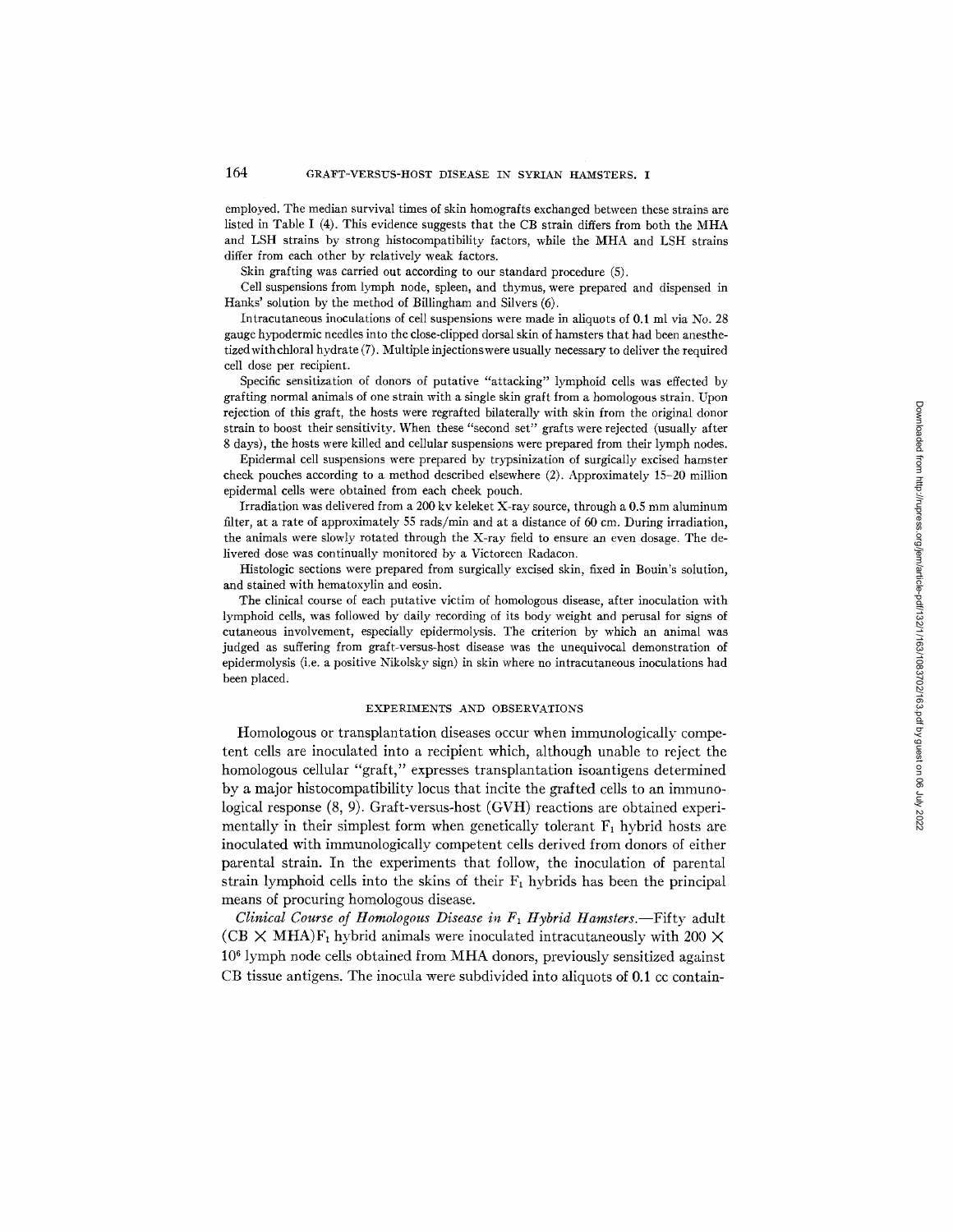ing  $20 \times 10^6$  cells. At each cutaneous inoculation site a typical immune lymphocyte transfer (ILT) reaction developed.

During the first 72 hr, these inflammatory reactions followed a time course identical with that described previously (2). However, by 96 hr and thereafter, the lesions gave no evidence of regression and scar formation, but remained edematous and acquired a sallow devitalized appearance.

At the same time, the entire integument of the affected hamsters became erythematous, the involvement of snout and paws being particularly obvious. By the 7th day after inoculation it was possible, by very light scraping with a fingernail, to remove the epidermis overlying the dermal inflammatory lesions; from any site on the body, large tufts of fur could be pulled out with ease (Fig. 1).

These observations were but the harbingers of the impressive generalized cutaneous events to follow between the 7th and 10th day postinoculation. At this time, large sheets of the intact epidermis could easily be stripped away from affected animals exposing the moist dermal surface. This type of massive epidermal separability to which the dermatologic eponym--positive Nikolsky sign--has been applied, extended to the extremities of the host's integument, including the ears and the paws. Not unexpectedly, affected animals were extremely irritable; they could be brought to a frenzy of senseless activity if their cages were accidentally tapped.

The animals' body weights remained relatively stable through the initial 9-10 day period but began to fall thereafter. As crusting of the mucous membranes of the mouth, nares, and eyes became prominent on days 11-12, weight loss became precipitous. Almost without exception, the rapid downhill course exhibited by each animal culminated in death between 15 and 21 days after inoculation, by which time it had lost upwards of 40% of its original body weight (Fig. 1).

*Histologic Findings in Skin from Affected Animals.*—Histologic examination of samples of skin obtained from animals injected with sensitized parental strain cells 7 days previously revealed that, in areas in which epidermolysis had not yet become apparent and which were remote from inoculation sites, there was infiltration of the dermis by moderate numbers of mononuclear cells as well as by infrequent polymorphonuclear leukocytes and mast cells. The cells of the basal layer of the superficial epidermis were vacuolated but intact. The dermis was edematous; venules were dilated and engorged with erythrocytes, and there was some perivascular cuffing with round cells.

By the 10th day, sections of skin in which epidermolysis was extant revealed dissolution of the dermal-epidermal junction, apparently at the expense of the basal epidermal cells. Many of these cells were disrupted, the remains of the superficial epidermis lying free. No change in the dermal cellular infiltrate was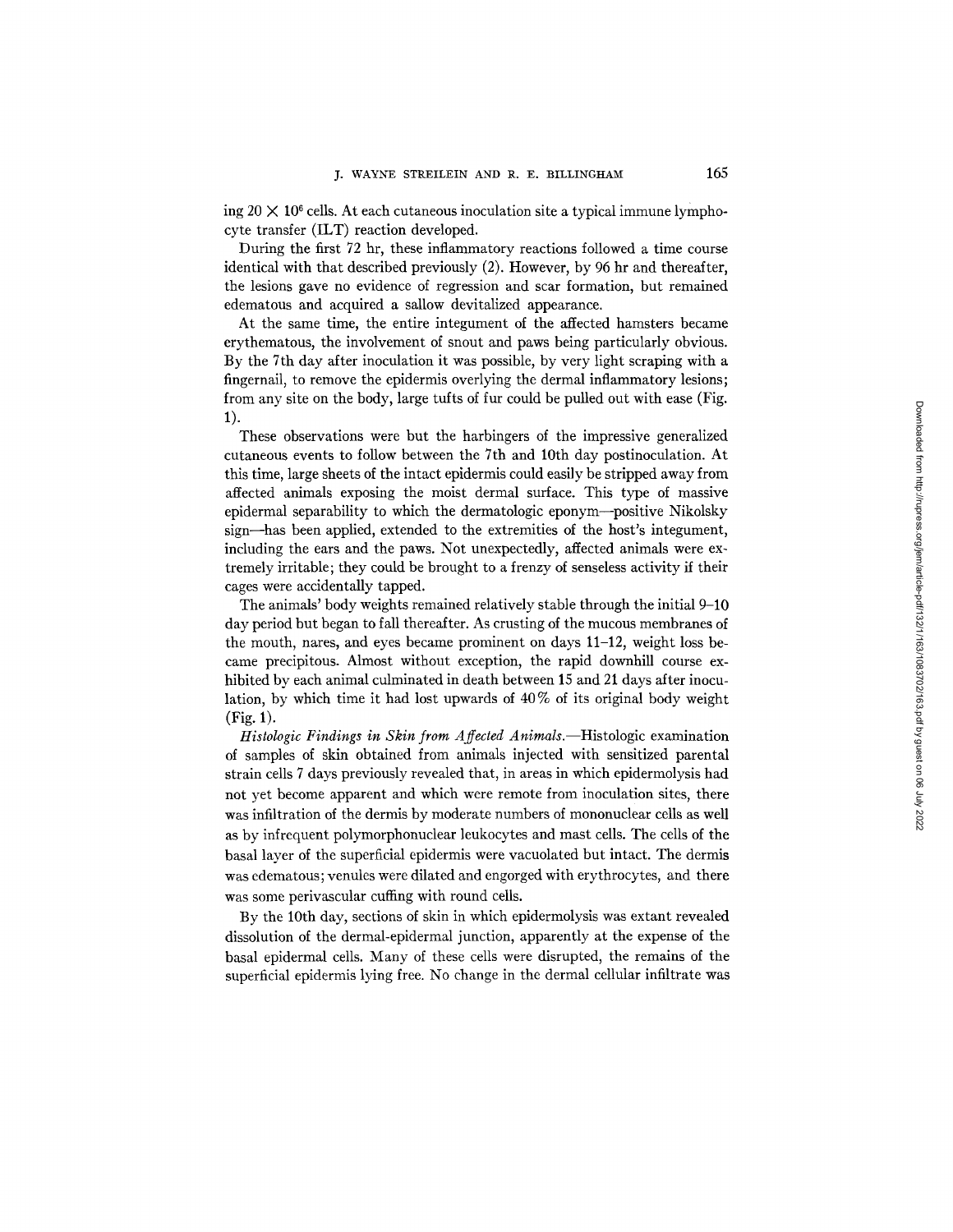noted at this time and, more specifically, there was no accumulation of round cells in the superficial dermis (Fig. 2).

*Viability Studies on Skin from Affected Animals.--On* the basis of both the gross and histologic appearance of these cutaneous lesions, it appeared that the underlying pathogenic process was directed at putative targets at or near the dermal-epidermal junction. It seemed important, therefore, to determine by grafting experiments whether the exfoliated sheets of epidermis and/or the denuded, inflamed dermis beneath were themselves viable or contained viable elements. Accordingly, sheets of stripped epidermis or grafts of raw dermis from



FIG. 1. Typical clinical course of two (CB  $\times$  MHA)F<sub>1</sub> hybrid hamsters that had received intracutaneous inoculations of 200  $\times$  10<sup>6</sup> MHA-anti-CB lymph node cells.

 $(CB \times MHA)F_1$  animals exhibiting severe epidermolysis as the result of the intracutaneous inoculation of 200  $\times$  10<sup>6</sup> MHA-anti-CB lymph node cells 10 days previously, were transplanted to full-thickness beds prepared on the lateral thoracic wall of normal  $(CB \times MHA)F_1$  hybrid hamsters. When inspected on the 8th postoperative day, both types of grafts had healed in well. The initially raw dermal grafts had become partially resurfaced, apparently as a consequence of the migratory activity of residual follicular epithelium. These grafts were completely resurfaced by 10 days and subsequently regenerated sparse crops of fur. The wounds which received the stripped epidermal sheets displayed varying degrees of resurfacing by healthy-looking hyperplastic epithelium, signifying the survival of at least some malpighian cells in the grafts. These findings indi-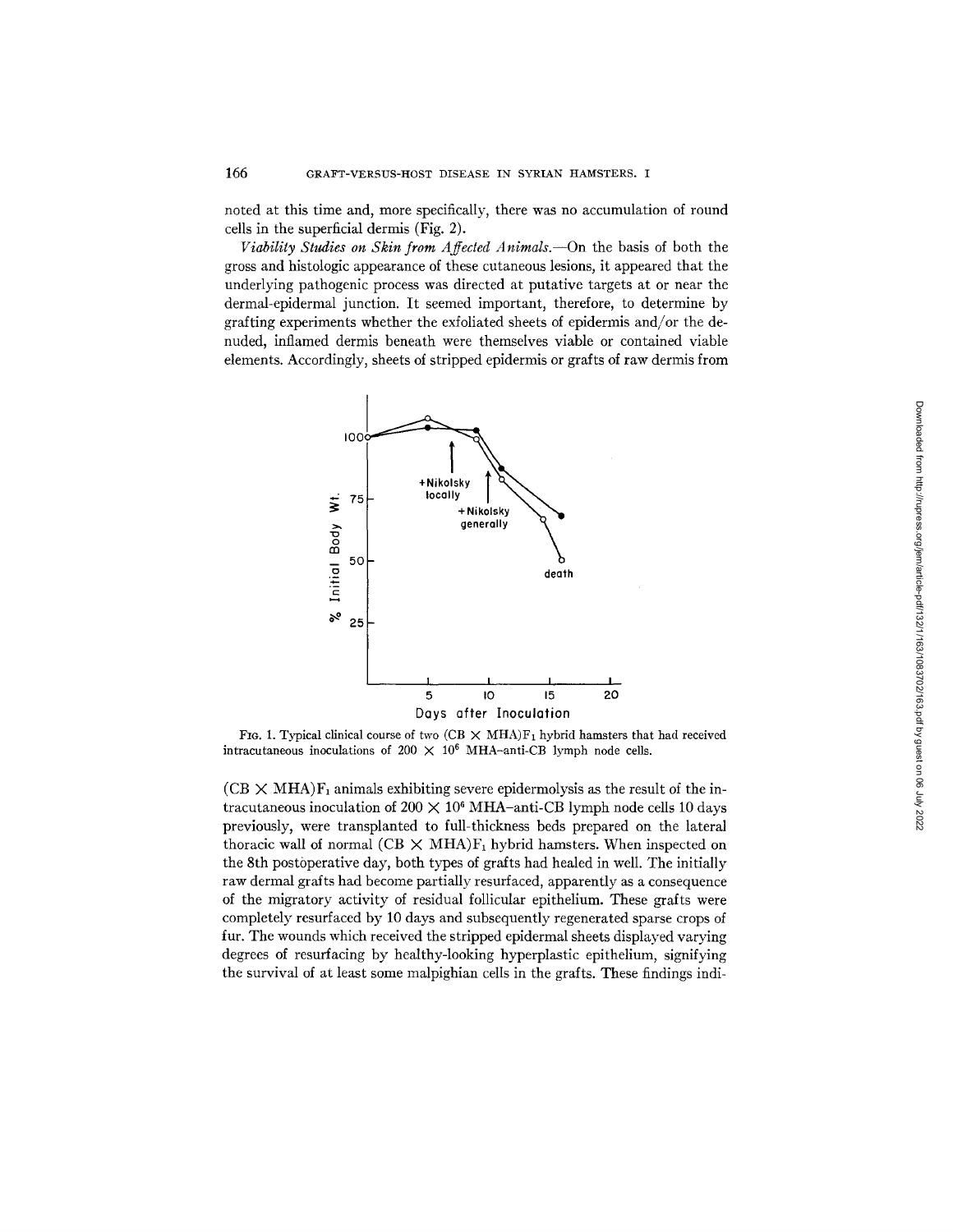care that, if the target of the immunologic attack was the basal epidermal layer, some cells were spared this destruction and that the essential structure of the dermis was not irreversibly damaged.

*Immunogenetic Requirements for Production of the Disease.*—Using the three inbred hamster strains and their  $F_1$  hybrids, we carried out experiments to determine under which immunogenetic conditions the epidermolytic disease could be incited. In each donor/host combination tested, the  $F_1$  hybrids received a standard inoculum of 200  $\times$  10<sup>6</sup> lymphoid cells derived from specifically sensi-



FIG. 2. Section through trunk skin of a (CB  $\times$  MHA)F<sub>1</sub> hybrid hamster suffering from acute toxic epidermolytic disease as a consequence of intradermal inoculation 10 days previously with 200  $\times$  10<sup>6</sup> lymph node cells from MHA strain hamsters sensitized against CB strain tissue antigens. Note the hyperkeratotic superficial epidermis which is separating from the underlying dermis, and the lytic disintegration of many of the basal layer cells.  $\times$  10.

tized donors of one parental strain. The findings summarized in Table I indicate that, with both the  $(CB \times LSH)F_1$  and  $(CB \times MHA)F_1$  hosts, lymphoid cells from *either* parental strain were equally capable of inducing acute epidermal necrolysis. However, parental strain cells injected into  $(MHA \times LSH)F_1$ hamsters were completely inocuous, even when the inoculum was increased to  $400 \times 10^6$  cells/recipient. This evidence supports the idea that CB animals differ from LSH and MHA hamsters by a "major" histocompatibility factor and is in keeping with observations regarding the potential for graft-versushost disease among strains of other species differing widely with respect to histoincompatibility (9, 10).

Utilization of genetically tolerant  $F_1$  hybrids was not obligatory to the pro-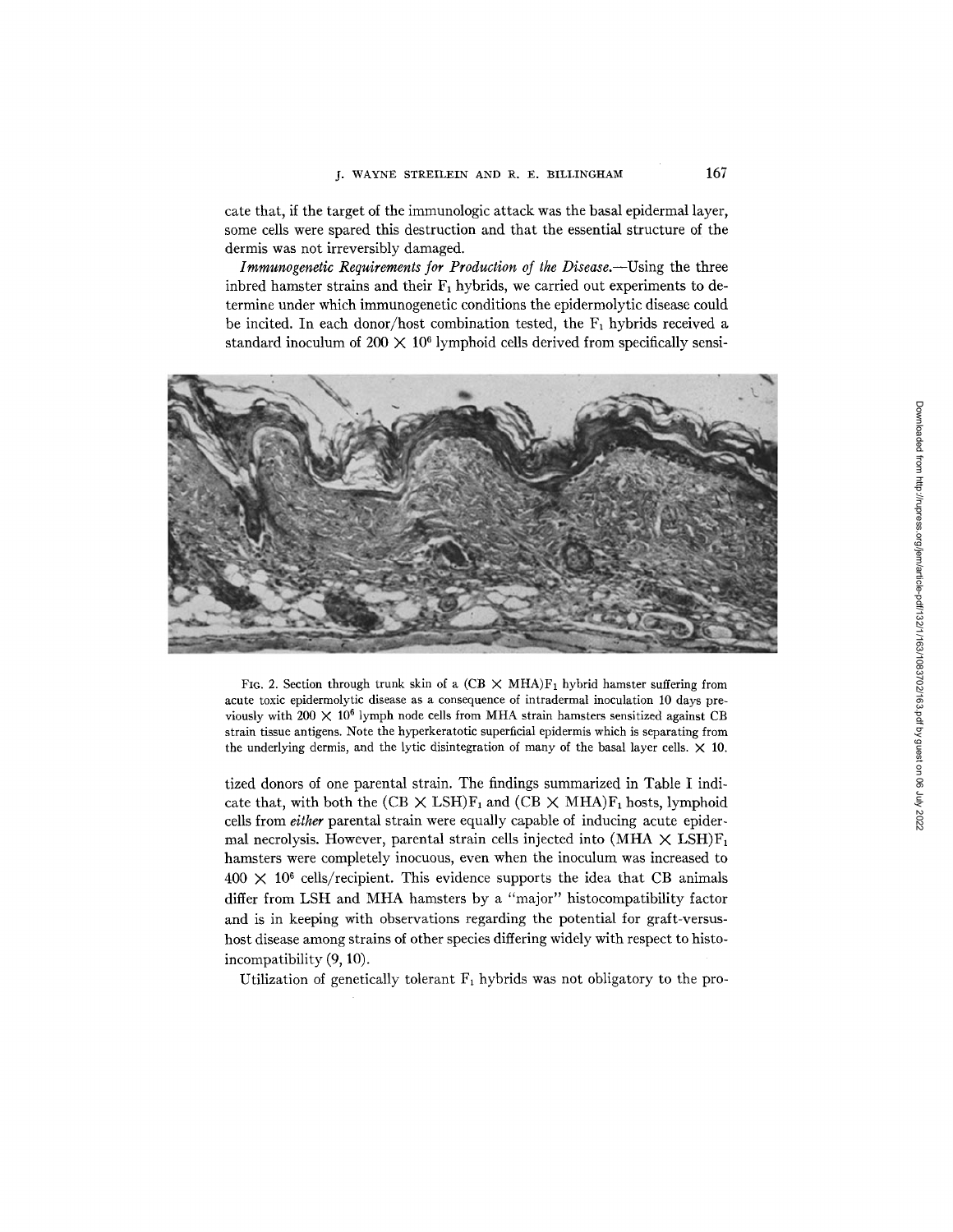duction of the epidermolytic syndrome. The inoculation of  $200 \times 10^6$  MHAanti-CB lymphoid cells into adult CB hosts and similar numbers of CB-anti-MHA cells into MHA hosts also regularly produced the acute skin syndrome. However, unlike the  $F_1$  hybrids, these animals usually made a complete recovery attributable, no doubt, to their development of sensitivity directed against the attacking cells. The fact that recovered animals gave intense direct reactions (11) when challenged intracutaneously with donor strain cells, and rejected skin grafts from this strain in an immune manner, adds evidence to this in\_ terpretation. As expected, specifically sensitized MHA lymphoid cells were in\_

| н |  |
|---|--|
|---|--|

*lmmunogenetic Requirements for Elicitation of Homologous Disease (Epidermolysis) in Adult Hamsters of Various Isogenic Strains* 

| Lymphoid<br>cell donor<br>strain | Recipients*                      | Number<br>tested | MST1 of recipient skin<br>on donor strain |          | No. of<br>recipients with<br>epidermolysis |    | Died of disease |
|----------------------------------|----------------------------------|------------------|-------------------------------------------|----------|--------------------------------------------|----|-----------------|
|                                  |                                  |                  | days                                      |          | $\%$                                       |    | %               |
| <b>MHA</b>                       | $(CB \times MHA)F_1$             | 50               | $11.0 \pm 0.5$                            | 50       | (100)                                      | 49 | (98)            |
| CВ                               | $(CB \times MHA)F_1$             | 10               | $13.0 \pm 1.0$                            | 10       | (100)                                      | 10 | (100)           |
| <b>MHA</b>                       | CВ                               | 15               | $11.2 \pm 0.5$                            | 15       | (100)                                      | 0  | (0)             |
| CВ                               | MHA                              | 8                | $11.9 \pm 0.7$                            | 8        | (100)                                      | 1  | (12)            |
| <b>LSH</b>                       | $(CB \times LSH)F_1$             | 11               | $11.2 + 0.6$                              | 11       | (100)                                      | 11 | (100)           |
| CB                               | $(CB \times LSH)F_1$             | 8                | $13.5 \pm 1.1$                            | 8        | (100)                                      | 8  | (100)           |
| <b>MHA</b>                       | $(MHA \times LSH)F_1$            | 15               | $28.0(24.4-38.36)$                        | $\bf{0}$ |                                            | 0  |                 |
| LSH                              | (MHA $\times$ LSH)F <sub>1</sub> | 14               | $16.2$ $(14.1-18.64)$                     | $\bf{0}$ |                                            | 0  |                 |

\* Each recipient was inoculated with 200  $\times$  10<sup>6</sup> lymphoid cells from specifically sensitized members of the donor strain.

 $†$  MST, median survival time.

capable of producing any overt signs of graft-versus-host disease in adult LSH hamsters.

*Identification of Inciting Cell Type.*—Under the reasonable assumption that the GVH reactivity was in some way responsible for the cutaneous lesions described above, we prepared monodisperse suspensions of viable cells from the following tissues and organs: regional lymph nodes, nondraining lymph nodes, spleen, peripheral blood (leukocytes), thymus, bone marrow, peritoneal exudates (macrophages), and cheek pouch (epidermis). Their relative capacities to evoke the acute disease were delineated. MHA hamsters that were sensitized to CB tissue antigens were the donors of all cell types employed.

Table II summarizes the experimental results. The findings show very clearly that only those tissues known to contain high proportions of immunologically competent lymphocytes are capable of producing the acute disease. These findings are compatible with the hypothesis that the syndrome under investigation is, in fact, the end result of a graft-versus-host reaction.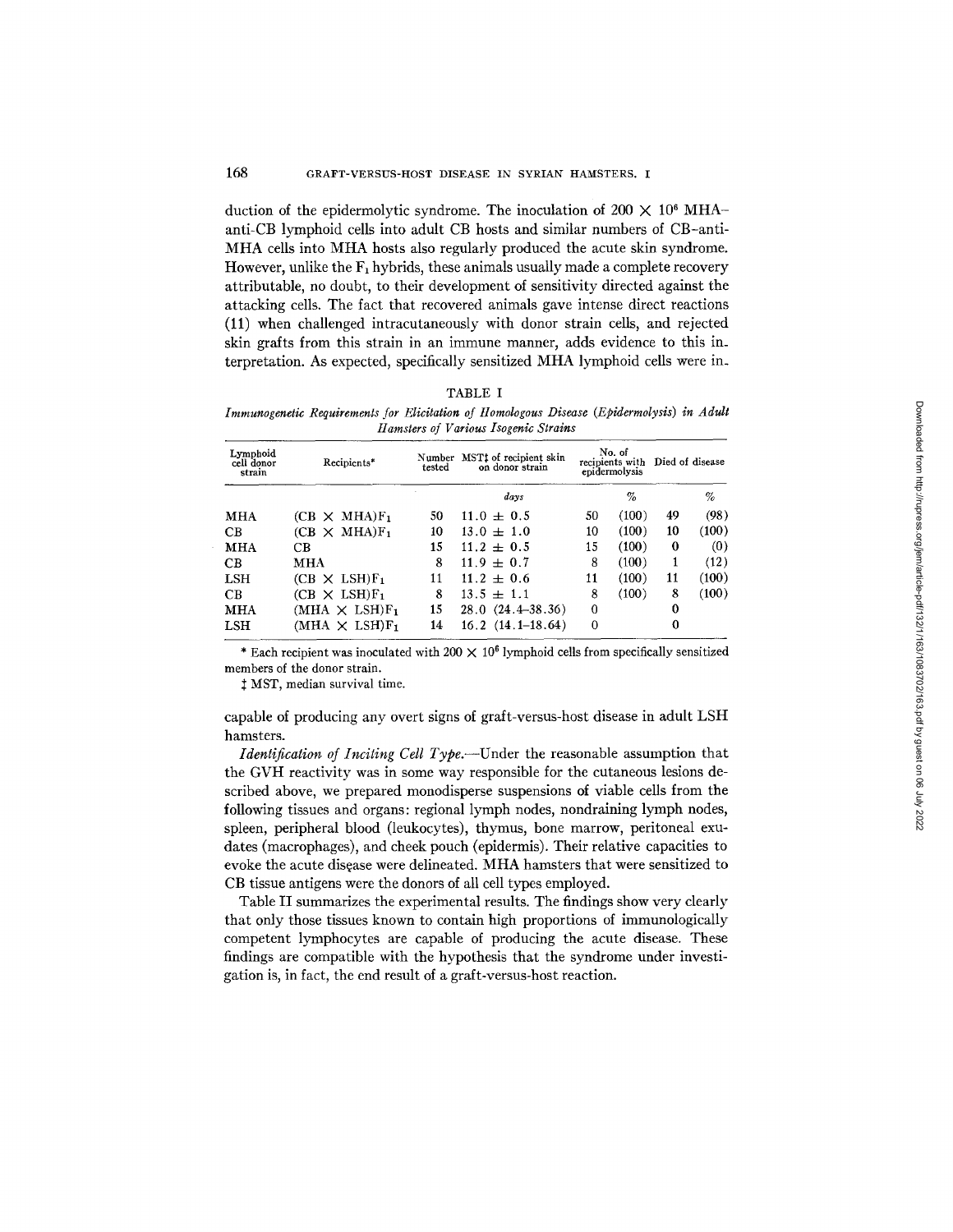*Influence of Cell Dosage on Procurement of Epidermolysis.*—If the epidermal necrosis displayed by affected  $F_1$  hamsters is the result of GVH reactivity on the part of lymphoid cells, then the capacity to produce the syndrome ought to be dependent upon two factors: (1) the immunologic status of the donor of the attacking cells, whether normal or specifically sensitized, and (2) the total number of donor cells inoculated. For evaluation of the importance of these parameters, a series of tests were carried out in which the dosage of donor cells

| <b>TABLE</b> |  |  |
|--------------|--|--|
|              |  |  |

*Capacity of Cellular Inocula Derived from Various MHA\* Tissues to Produce Epidermolysis in*  $(CB \times MHA)F_1$  *Hosts* 

| Tissue source of donor cells       | No. of cells<br>inoculated intra-<br>No. hosts<br>cutaneously into<br>challenged<br>each F <sub>1</sub> host<br>(X 10 <sup>6</sup> ) |    | No. of hosts exhibiting<br>epidermolysis |       |  |
|------------------------------------|--------------------------------------------------------------------------------------------------------------------------------------|----|------------------------------------------|-------|--|
|                                    |                                                                                                                                      |    |                                          | %     |  |
| Lymph nodes                        |                                                                                                                                      |    |                                          |       |  |
| All                                | 50                                                                                                                                   | 13 | 13                                       | (100) |  |
| Draining                           | 40                                                                                                                                   | 6  | 6                                        | (100) |  |
| Nondraining                        | 40                                                                                                                                   | 6  | $\bf{0}$                                 | (0)   |  |
| Spleen                             | 50                                                                                                                                   | 11 | 11                                       | (100) |  |
| Thymus                             | 200                                                                                                                                  | 8  | $\bf{0}$                                 | (0)   |  |
| Buffy coat (from peripheral blood) | $50 - 90$                                                                                                                            | 6  | 4                                        | (67)  |  |
| Bone marrow                        | 200                                                                                                                                  | 8  | $\mathbf{0}$                             | (0)   |  |
| Peritoneal exudate                 | 125                                                                                                                                  | 4  | $\bf{0}$                                 | (0)   |  |
| Epidermis (from cheek pouch)       | 50                                                                                                                                   | 6  | 0                                        | (0)   |  |

\* All MHA donors had been specifically sensitized to CB transplantation antigens as described in Materials and Methods.

in the cutaneous inocula was gradually reduced from the standard of  $200 \times 10^6$ per recipient, until a threshold was reached below which no overt sign of epidermolysis occurred. The cell donors were either normal MHA animals or MHA hamsters that had been presensitized to CB transplantation isoantigens.

The findings summarized in Table III show that over the broad range of 50-  $200 \times 10^6$  MHA-anti-CB node cells,  $100\%$  of F<sub>1</sub> recipients developed epidermolysis and upwards of 80% died. By contrast, lymphoid cell inocula from unsensitized MHA donors were less effective—50  $\times$  10<sup>6</sup> cells were nonlethaf and incited epidermolysis in only 50 % of tested animals. It is clear that at threshold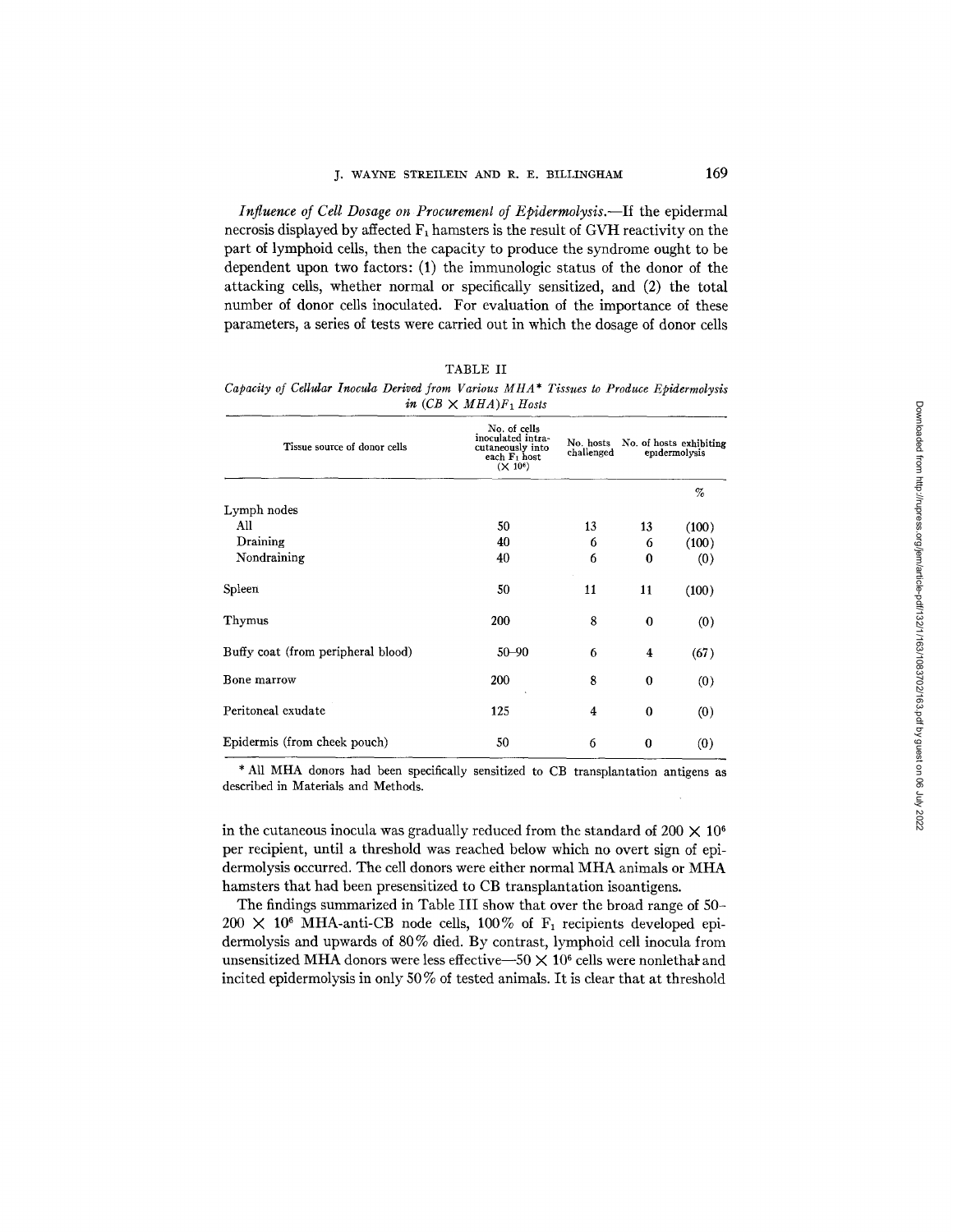or slightly subthreshold doses of attacking cells, recipients often developed mild to moderate epidermolysis, and most recovered from this disorder.

Although an inoculum of  $25 \times 10^6$  specifically sensitized MHA cells was capable of inciting the nonlethal form of the disease, none of the  $F_1$  hybrid hamsters receiving  $25 \times 10^6$  normal MHA lymphoid cells came down with the cutaneous syndrome.

Several investigators have demonstrated that prior exposure of an  $F_1$  hybrid host to sublethal whole body X-irradiation significantly heightens the animal's susceptibility to homologous disease (8). In a series of studies bearing on this

|                                | .,                                         |                                 |                                            |       |                                                |       |
|--------------------------------|--------------------------------------------|---------------------------------|--------------------------------------------|-------|------------------------------------------------|-------|
| Immunologic status of donor    | No. of cells<br>inoculated $(\times 10^6)$ | No. of<br>$F_1$ hosts<br>tested | No. of which<br>developed<br>epidermolysis |       | No. of which<br>succumbed to<br>acute diseases |       |
|                                |                                            |                                 |                                            | %     |                                                | %     |
| Specifically sensitized        | 200                                        | 50                              | 50                                         | (100) | 49                                             | (98)  |
|                                | 100                                        | 10                              | 10                                         | (100) | 8                                              | (80)  |
|                                | 50                                         | 13                              | 13                                         | (100) | 11                                             | (86)  |
|                                | 25                                         | 8                               | 4                                          | (50)  | $\bf{0}$                                       | (0)   |
|                                | 12.5                                       | 6                               | $\theta$                                   | (0)   | $\bf{0}$                                       | (0)   |
| Unsensitized                   | 200                                        | 10                              | 10                                         | (100) | 10                                             | (100) |
|                                | 100                                        | 10                              | 8                                          | (80)  | 7                                              | (70)  |
|                                | 50                                         | 10                              | 5                                          | (50)  | $\bf{0}$                                       | (0)   |
|                                | 25                                         | 6                               | 0                                          | (0)   | $\boldsymbol{0}$                               | (0)   |
| Specifically sensitized. Hosts | 50                                         | 10                              | 10                                         | (100) | 10                                             | (100) |
| pretreated with 300 R.         | 25                                         | 8                               | 8                                          | (100) | 8                                              | (100) |
|                                | 12.5                                       | 8                               | 8                                          | (100) | 8                                              | (100) |
|                                | 6.25                                       | 8                               | 8                                          | (100) | 6                                              | (75)  |
|                                | 3.125                                      | 8                               | 5                                          | (62)  | 1                                              | (12)  |
|                                |                                            |                                 |                                            |       |                                                |       |

TABLE III

*Influence of Immunologic Status and Dosage of MHA Lymph Node Cells on their Capacity to Evoke Epidermolysis following Intracutaneous Inoculation in*  $(CB \times MHA)F_1$  *Hamsters* 

question,  $(CB \times MHA)F_1$  hybrid hamsters were exposed to 300 R whole body irradiation. Twenty-four hr later, various panels were challenged intracutaneously with decreasing numbers of either MHA-anti-CB or normal MHA lymphoid cells. The results (Table III) indicate that preirradiation exerts a considerable reduction (about 8 fold) in the dosage of cells required to cause the overt disease in hamsters. That the astonishingly low level of  $3 \times 10^6$  specifically sensitized cells was capable of producing epidermolysis in sublethally irradiated  $F_1$ 's was unexpected, but the dosage reduction was consistent with the experience of others. Taken at face value, these data suggest that cell suspensions derived from specifically sensitized donors contain approximately two to four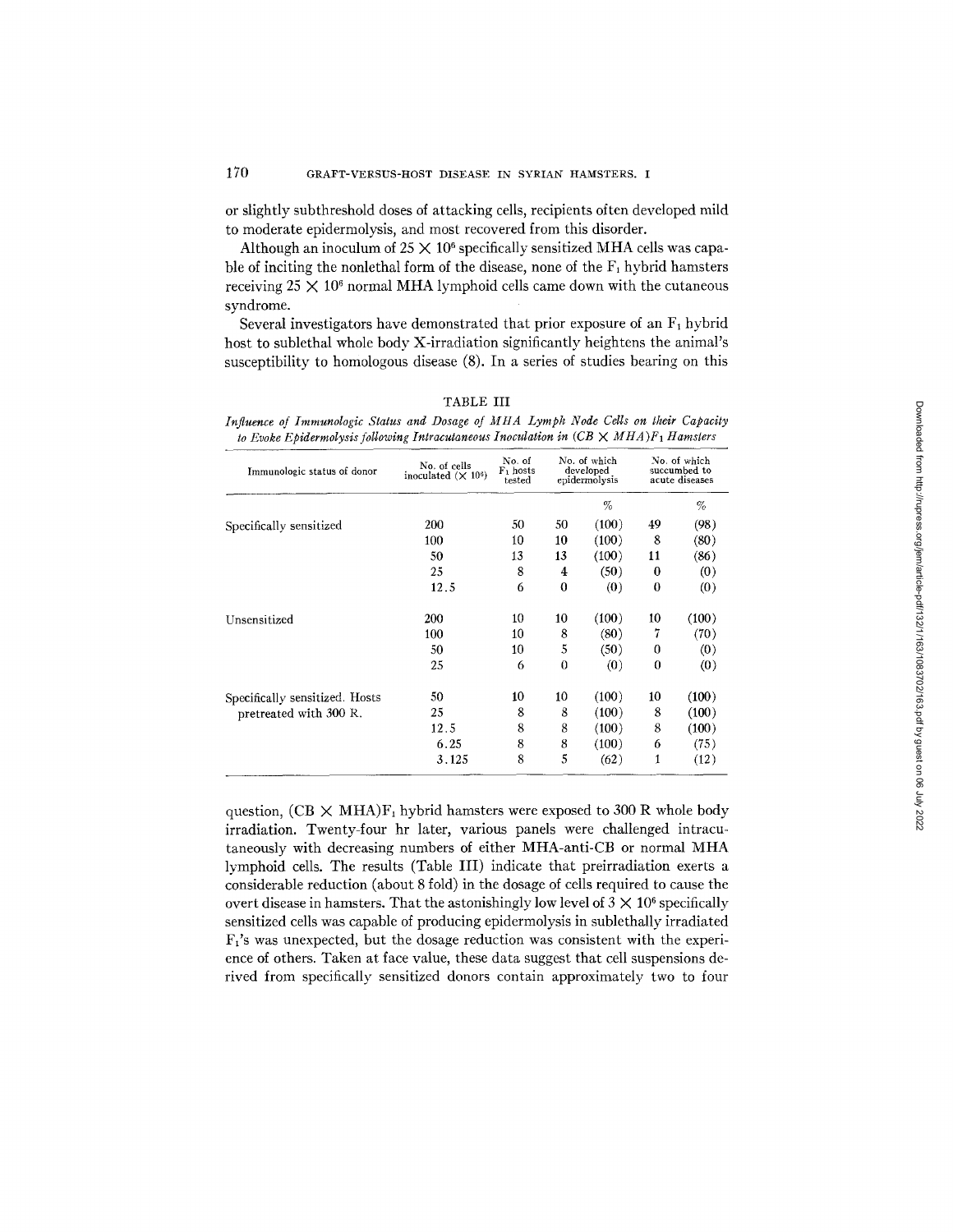times the number of antigen-reactive cells as do their unsensitized, normal counterparts.

*Adoptive Transfer of Epidermolysis from Affected to Normal*  $F_1 H$ *ybrid Hosts.*-The ability to transfer transplantation disease from affected to normal hosts is a natural accompaniment and requirement of the GVH hypothesis. Other workers have reported that homologous disease can be transferred, albeit with some difficulty, by means of lymphoid cells but not by means of serum from affected donors in mice and rats. Transfer experiments were carried out in appropriate  $F_1$  hybrid hamsters and the results are presented in Table IV. Using a ratio of one affected donor to one normal recipient, we could regularly transfer the disease by using cells harvested from the hypertrophied nodes of hybrid donors that had been inoculated intracutaneously with  $200 \times 10^6$  MHA-anti-

TABLE IV

*Adoptive Transfer of Epidermolysis from Primary (CB X MHA)F1 Animals Previously Inoculated with 200 X 106 MHA-anti-CB Lymph Node Cells into Secondary Hosts\** 

| Genetic constitution of host | Number<br>inoculated | Number which<br>developed<br>epidermolysis | Number which<br>succumbed |
|------------------------------|----------------------|--------------------------------------------|---------------------------|
| $(CB \times MHA)F_1$         | 13                   | 13                                         |                           |
| <b>MHA</b>                   |                      |                                            |                           |
| MHA pretreated with 300 R    |                      |                                            |                           |
| CВ                           |                      |                                            |                           |
| CB pretreated with 300 R     |                      |                                            |                           |

\* Each secondary host received intracutaneously all the lymph node cells that could be harvested from one primary recipient, 7 days after its original inoculation with sensitized cells.

CB lymphoid cells 7 days beforehand. It should be pointed out that, whereas approximately  $100-125 \times 10^6$  cells represent an average yield from the accessible lymph nodes of a normal adult  $F_1$  hamster, the nodes from  $F_1$  hybrids affected by GVH disease yielded between 400 and 600  $\times$  10<sup>6</sup> cells/animal. Several attempts were made to transfer the acute cutaneous disease to normal  $F_1$ hybrids with serum harvested from affected  $F_1$  donors, but even when 10 donor equivalents were administered to one recipient (a total of 25 cc of serum) whether in single shot fashion or in subdoses over a 7-day period, no evidence of GVH disease appeared.

In a variation on these experiments, panels of MHA or CB hosts were challenged intracutaneously with lymphoid cells derived from affected (CB X MHA)F<sub>1</sub> hybrids initially injected with 200  $\times$  10<sup>6</sup> MHA cells. In no instance did any MHA recipients develop epidermolysis, whereas two of eight normal CB hosts, and two of five irradiated CB hosts did exhibit epidermal necrolysis (Table IV).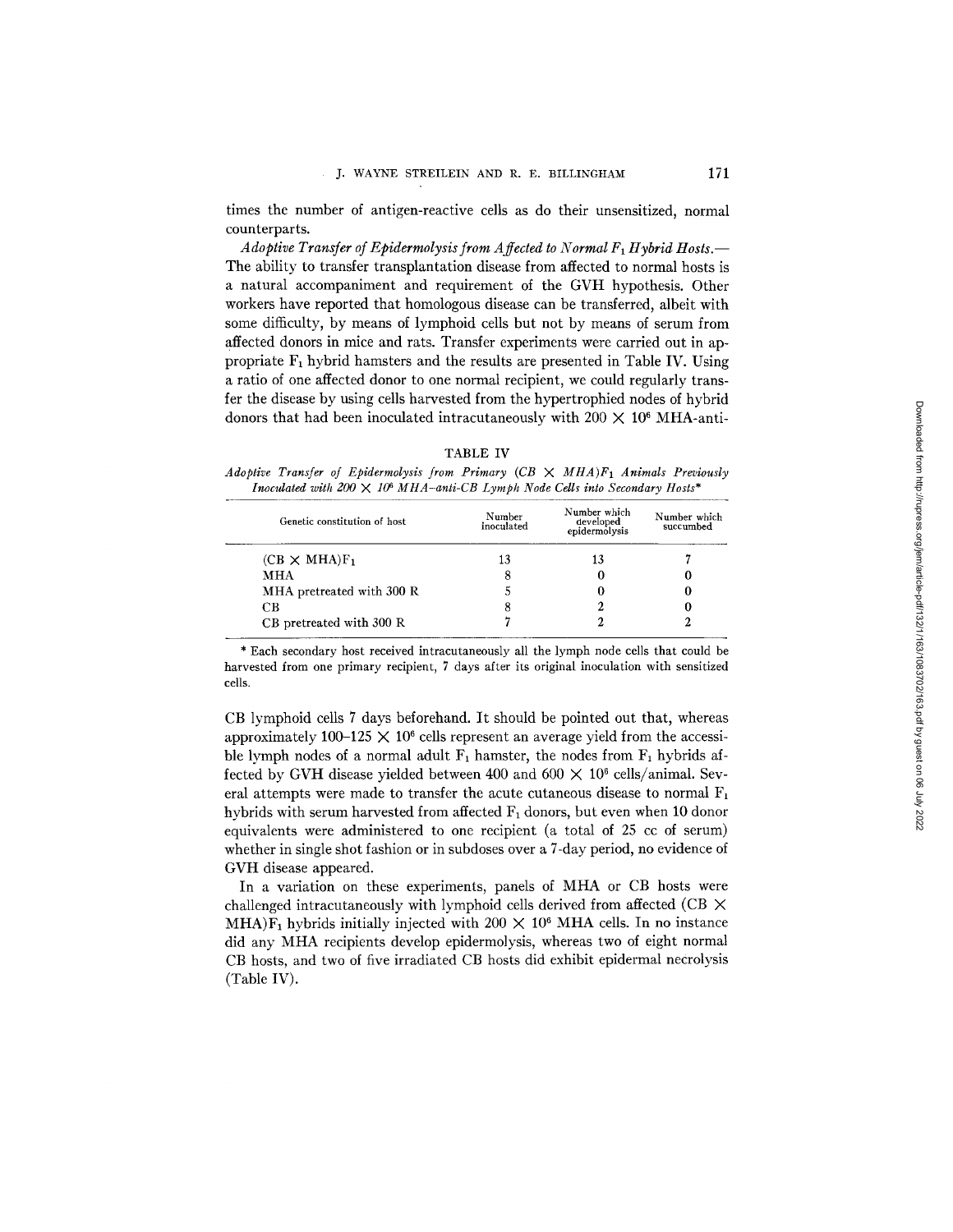## 172 GRAfT-VERSUS-HOST DISEASE IN SYRIAN HAMSTERS. I

Experiments were than carried out to determine how soon, after the inoculation of primary  $F_1$  hybrids with presensitized MHA lymphoid cells, adoptive transfer of the disease could be achieved.  $(CB \times MHA)F_1$  hybrids were each inoculated intracutaneously with  $200 \times 10^6$  MHA-anti-CB lymphoid cells; beginning 24 hr later, panels of these animals were killed at daily intervals through 7 days, and lymph node cell suspensions prepared therefrom. These cells were transferred into the skins of normal  $(CB \times MHA)F_1$  secondary hosts, maintaining a ratio of one donor lymphoid cell equivalent per recipient. As indicated in Table V, although successful passage of the disease could be achieved by the 4th day after MHA challenge and thereafter, no sign of epidermolysis or any other manifestation of GVH disease developed in  $F_1$  hybrids receiving lymph node cell suspensions from donors inoculated less than 4 days previously.

### TABLE V

*Ability to Transfer Epldermolysis Adoptively in Relation to Time Elapsed since Inoculation of MHA-anti-CB Lymph Node Cells Intracutaneously into Primary (CB X MHA )FI Hosts* 

| Character of<br>transferred cells  |                                                 |          |                         | Appearance of epidermolysis in secondary<br>$(CB \times MHA)F_1$ hosts |    |    |    |
|------------------------------------|-------------------------------------------------|----------|-------------------------|------------------------------------------------------------------------|----|----|----|
|                                    | Days after primary inoculation                  | 1        | 2                       | 3                                                                      | 4  | 5  |    |
| Lymph node<br>cell suspen-<br>sion | Number of secondary hosts<br>with epidermolysis |          | $\Omega$                | $\mathbf{0}$                                                           | 6  | 9  | 10 |
|                                    | Number of secondary hosts<br>challenged         | 4        | $\overline{\mathbf{4}}$ | 10                                                                     | 10 | 10 | 10 |
| Lymph node<br>fragments            | Number of secondary hosts<br>with epidermolysis | $\Omega$ | $\overline{2}$          | 9                                                                      | 4  |    |    |
|                                    | Number of secondary hosts<br>challenged         | 4        | 4                       | 10                                                                     | 4  |    |    |

This apparent requirement for a minimum "incubation" time of 4 days was successfully circumvented in experiments in which fine lymph node fragments, rather than monodispersed cell suspensions, were transferred intraperitoneally to normal  $F_1$  hosts. Animals that received one donor equivalent of lymph node fragments harvested from  $F_1$  hybrid donors as early as 2 days after receipt of presensitized MHA lymph node cells developed generalized epidermolysis as well as other signs of homologous disease. This discrepancy between the reduced efficacy of suspended cells, as compared with minced lymph node tissues, may reflect heightened fragility of the essential cell components in the nodes at the second and third day. Alternatively, it may have as its basis certain requirements for the maintenance of intact anatomical associations between cells within the node which the suspending process would of necessity destroy. The experimental findings do not permit a choice for either of these options.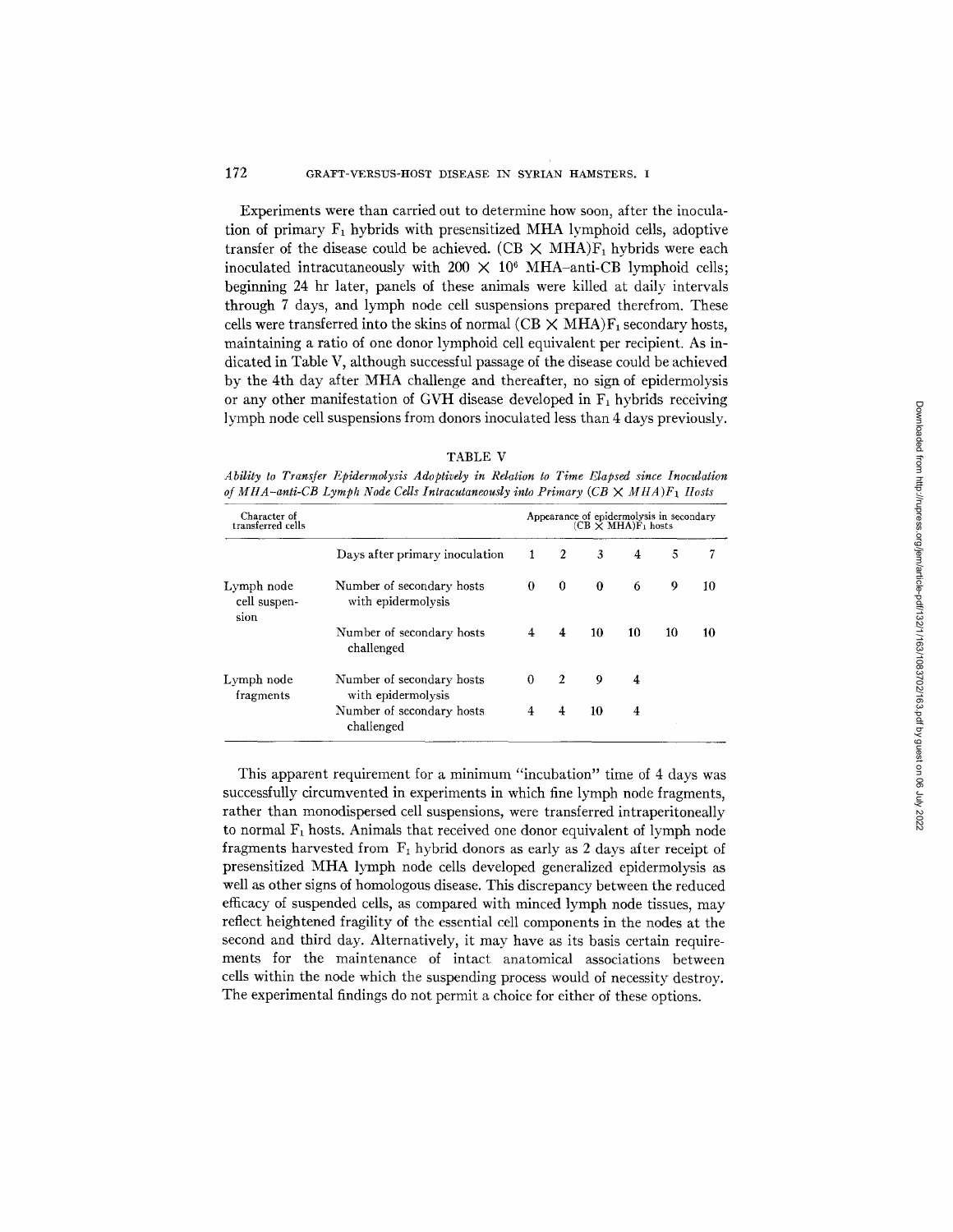The final set of cell transfer experiments was designed to determine through how many serial passages the disease could be successfully taken. Early in the history of GVH syndromes, Simonsen had reported as many as six successful serial passages using outbred chicks (12). However, since then most investigators using isogenic rodent strains, as well as inbred chicken strains, have only been able to achieve one or two passages before the cell suspensions lost their capacity to incite the disease (13, 14).

Attempts at serial passage of the disease in hamsters beyond the tertiary host by means of cells were unsuccessful. In these experiments, each of eight (CB  $\times$  MHA)F<sub>1</sub> hamsters received 200  $\times$  10<sup>6</sup> MHA-anti-CB lymphoid cells intracutaneously. 7 days later, their lymph node cells were harvested and pooled, and divided amongst eight normal (CB  $\times$  MHA)F<sub>1</sub> secondary hosts. After another 7 day wait, all the lymph nodes were harvested from these secondary hosts, pooled, and delivered intracutaneously to another panel of similar animals constituting the tertiary hosts. Only two of these animals exhibited minimal signs of epidermolysis. When lymph node cell suspensions were prepared from these animals and inoculated into yet another panel of normal  $(CB)$   $\times$  MHA)F<sub>1</sub> hybrids, no sign of epidermolysis appeared. In a similarly designed experiment, eight (CB  $\times$  MHA)F<sub>1</sub> hybrids were irradiated with 300 R prior to challenge with lymph node cells derived from eight tertiary hosts. No epidermolysis developed in these animals.

As a final effort at achieving more serial passages of the disease, a telescoping design was adopted in which, at each passage, the number of lymphoid cell donors exceeded the number of recipients by a factor of two (Fig. 3). In addition, the final recipient received a sublethal dose of whole body X-irradiation prior to attempted transfer.

Three such experiments were carried out (one of which is summarized in diagrammatic form in Fig. 3), despite the overwhelming demands that were made for animals. It is of interest to note the total numbers of lymphoid cells harvested and transferred at each level of passage. At the outset,  $2.4 \times 10^9$ MHA-anti-CB lymph node cells were inoculated into twelve primary  $F_1$  hosts  $(200 \times 10^6 \text{ cells into each})$ . 7 days later,  $4 \times 10^9$  lymphoid cells were harvested from these animals, pooled, and then injected in divided, equal doses into the six secondary hosts. After another 7 day interval, a total of  $1.5 \times 10^9$  cells was obtained for transfer to three tertiary hosts, who after 7 additional days, could yield in aggregate only a paltry  $300 \times 10^6$  lymphoid cells. Despite the fact that at each passage the suspended cells were reconfronted with  $F_1$  antigens at the inoculation sites, this did not appear to offer a sufficient stimulus to their continued multiplication. In fact, one wonders whether the effect of serial transfer was stimulating in any regard, since after three adoptive transfers, an original donor inoculum of 2.4  $\times$  10<sup>9</sup> cells was reduced to only 300  $\times$  10<sup>6</sup> cells for final passage. In all three experiments, only  $\frac{2}{3}$  of the tertiary recipients exhibited mild epidermolysis, while none of the final recipients demonstrated any disease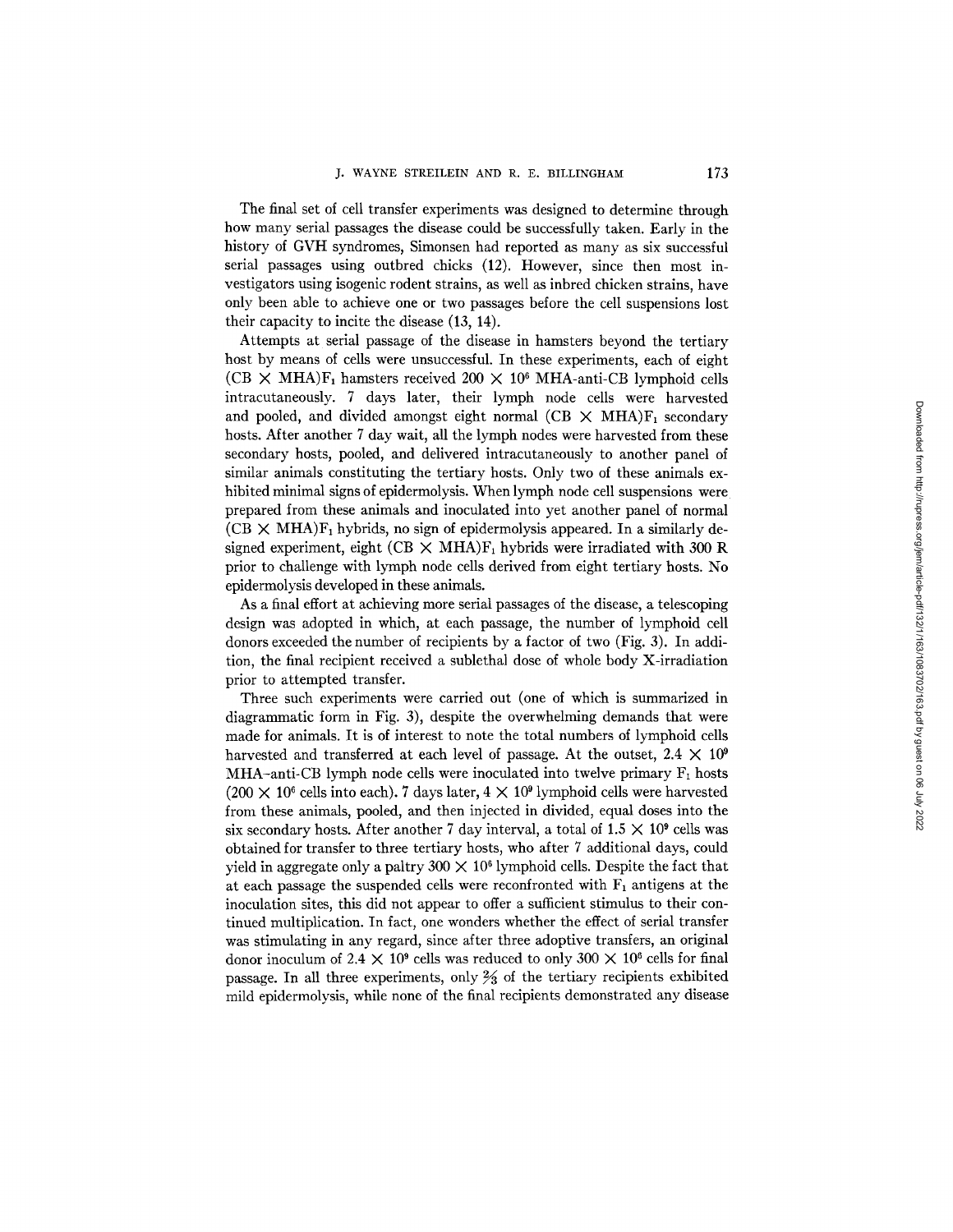whatever, despite their prior exposure to 300 R. Considering the previous observations that sublethal irradiation reduced the threshold to epidermolysis from 50  $\times$  10<sup>6</sup> attacking cells to only 3  $\times$  10<sup>6</sup>, it was surprising that the 300  $\times$ 106 cells obtained from the tertiary hosts apparently lacked even this number of attacking cells.

*Immunogenetic Specificity of Epidermolysis.--Previous* investigations have shown that the cutaneous lesions of GVH syndromes in rats and mice develop only in skin bearing transplantation antigens alien to the attacking cells, while an established skin graft isologous to the donor attacking cells remains un-



FIG. 3. Experimental protocol and results of attempted serial passage of epidermolysis in  $(CB \times MHA)F_1$  hamsters. LN cells were transferred by intracutaneous inoculation into recipients. Open circle indicates recipients exhibiting no epidermolysis; cross-hatched circle indicates that the recipient exhibited epidermolysis before sacrifice or termination of experiment; the final recipients were exposed to 300 R whole body irradiation 24 hr before transfer of lymph node cells from tertiary recipients.

molested (13, 15). To test the specificity of the epidermolytic process in  $F_1$ hamsters, we grafted 12 (CB  $\times$  MHA)F<sub>1</sub> hamsters orthotopically with full thickness grafts from both MHA and CB strain donors. These grafts healed in well as anticipated. When they had developed a full crop of appropriately colored fur, their hosts were challenged with MHA-anti-CB lymphoid cells delivered into the F,'s *own* integument. As expected, each of the animals developed the acute cutaneous disease and, as the epidermolysis proceeded through its own skin, it also affected the CB strain homograft. However, in each host at the peak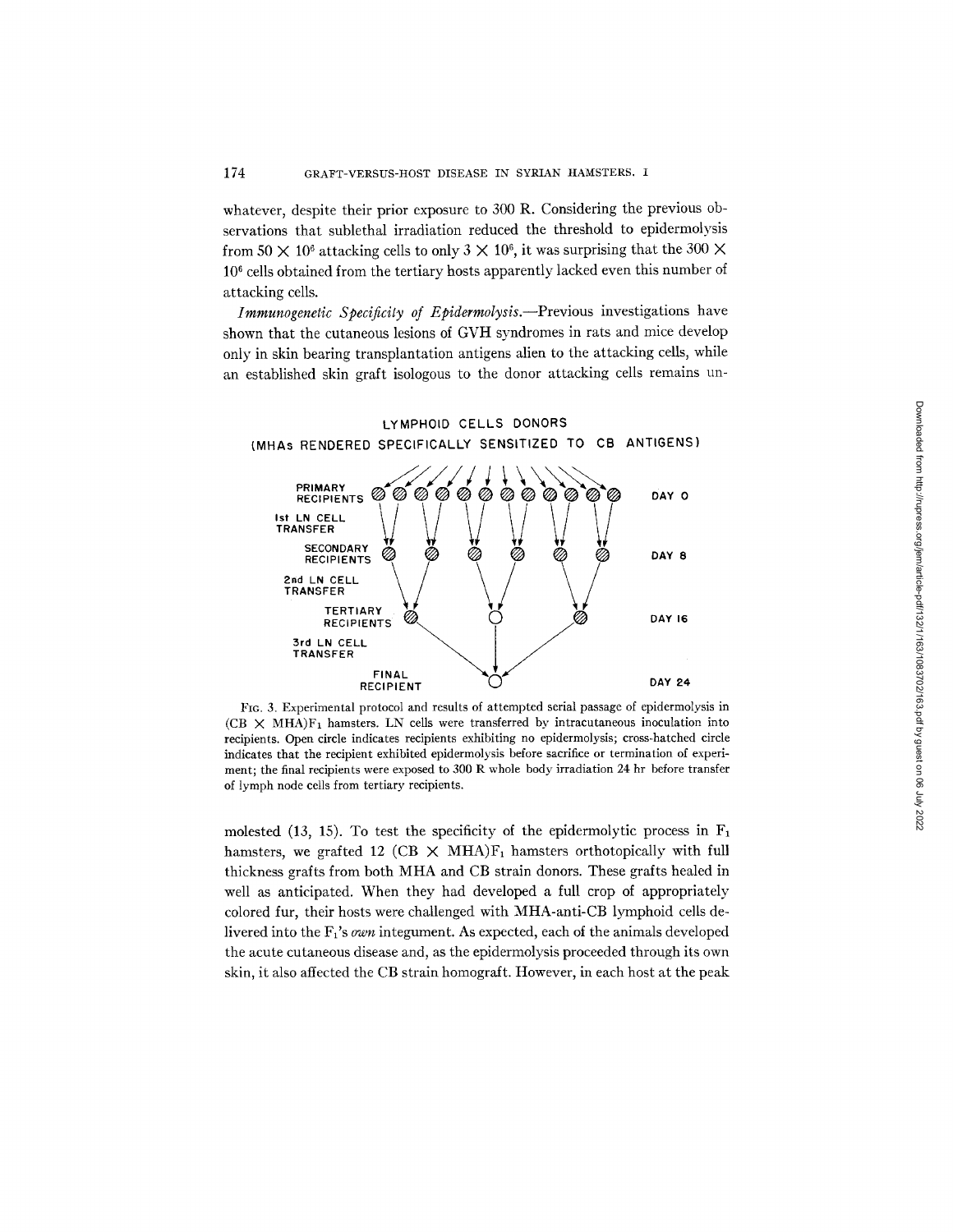of the cutaneous involvement, the epidermis could also be peeled from the raw dermis of the *MHA* strain graft, i.e., skin having exactly the same genetic and antigenic constitution as the attacking cells (Table VI).

This quite unexpected result prompted a second experiment in which  $F_1$  hybrids, also bearing large full-thickness MHA strain grafts, received the challenge inocula of MHA-anti-CB lymphoid cells directly and exclusively into the skin of the well-established MHA grafts. Intense ILT reactions developed at these inoculation sites and inevitably these  $F_1$  hosts shared the same epidermolytic fate as their predecessors (Table VI).

| ٦.<br>A BL F | ٠, |
|--------------|----|
|              |    |

*Studies on Immunologic Specificity of Epidermolysis Produced in (CB X MHA)F1 Hosts by Intracutaneous Injection of Lymphoid Cells from MHA Donors Specifically Immunized to CB Antigens* 

| Recipients                                                                                    | Number<br>challenged with<br>MHA-anti-CB<br>lymph node<br>cells | Site of<br>challenge<br>inocula | Results                                                                                                     |
|-----------------------------------------------------------------------------------------------|-----------------------------------------------------------------|---------------------------------|-------------------------------------------------------------------------------------------------------------|
| $(CB \times MHA)F_1$ hybrids<br>bearing MHA and CB<br>skin homografts                         | 12                                                              | $F_1$ hybrid skin               | 12 developed generalized epi-<br>dermolysis which also in-<br>volved CB and <i>MHA</i><br>grafts. All died. |
| $(CB \times MHA)F_1$ hybrids<br>bearing MHA and CB<br>skin homografts                         | 8                                                               | MHA graft                       | 8 developed generalized epi-<br>dermolysis and died.                                                        |
| MHAs chimeric with lymph<br>node and bone marrow<br>cells from $(CB \times MHA)F_1$<br>donors | 15                                                              | MHA skin                        | 13 developed generalized epi-<br>dermolysis, from which 10<br>died.                                         |

To try and elucidate the apparent lack of immunogenetic specificity in the genesis of the cutaneous lesions, a panel of 15 adult MHA hamsters received a potentially lethal dose of irradiation (900 R). 24 hr later they were rehabilitated by the intravenous inoculation of suspensions of bone marrow and lymph node cells derived from normal  $(CB \times MHA)F_1$  donors. In a preliminary experiment, 10 similarly treated animals survived and developed a high degree of specific immunologic tolerance to CB tissue isoantigens as evidenced by their indefinite acceptance of subsequently transplanted grafts of CB strain skin. 6-8 wk following reconstitution, chimeric MHA hamsters, some of which bore normal-appearing CB skin grafts but others of which had received no such graft, were challenged intracutaneously with 200  $\times$  10<sup>6</sup> MHA-anti-CB lymphoid cells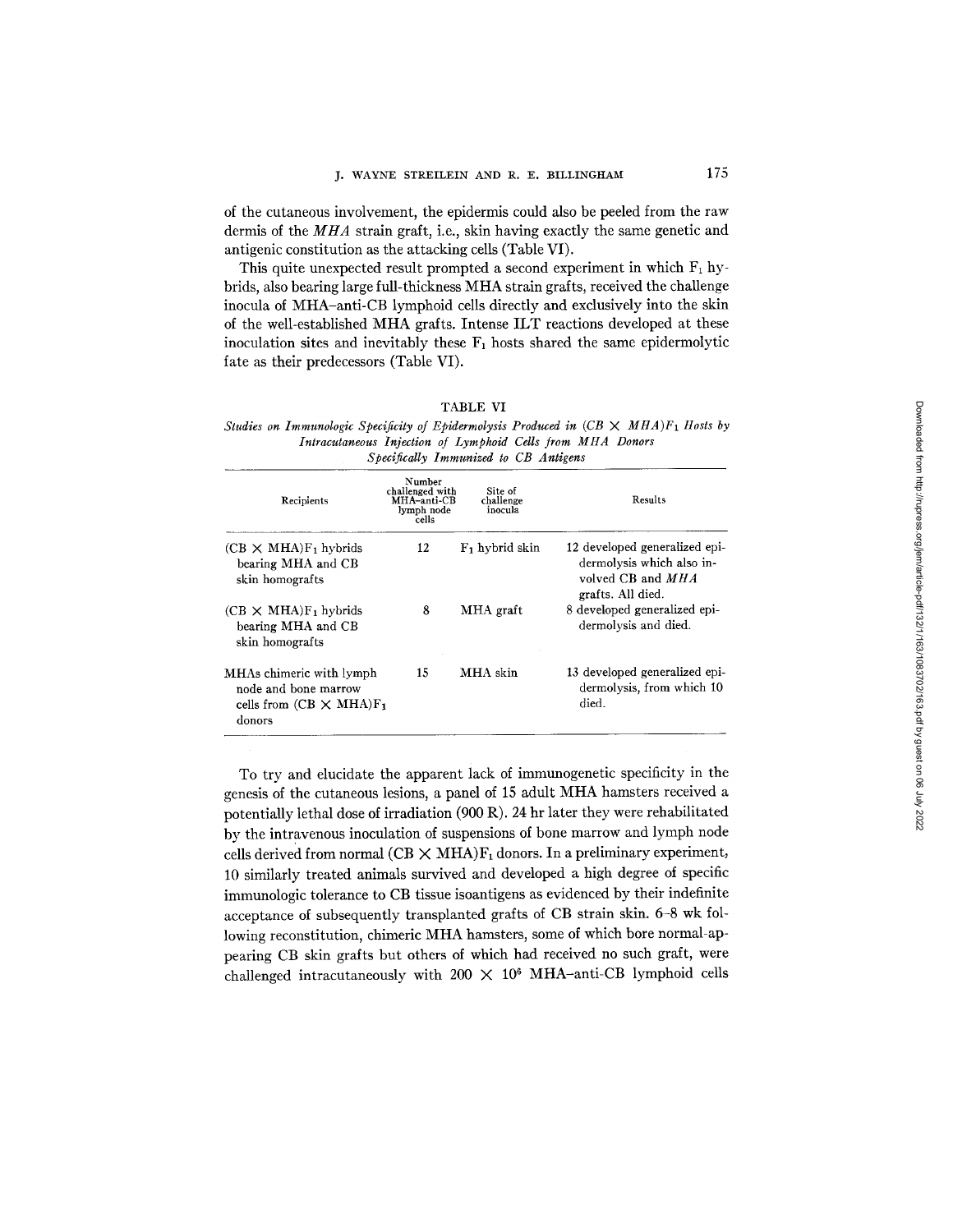(Fig. 4). Typical immune lymphocyte transfer reactions ensued at the injection sites, followed by local epidermolysis which proceeded to envelope the *entire* animal. Most of the MHA chimeras succumbed to the acute cutaneous disease.

Since the only source of CB transplantation antigens in these animals was that present on blood-borne cells of bone marrow or lymph node origin, it seemed inconceivable that the epidermolysis could be the result of a direct attack of sensitized cells, seeking out and destroying epidermal cells bearing the appropriate homologous transplantation antigens.



FIG. 4. MHA animals rendered tolerant and chimeric with respect to (CB  $\times$  MHA)F<sub>1</sub> leukocytes in this manner were employed as hosts in experiments bearing on the immunologic specificity of epidermolysis.

### DISCUSSION

Since the original, classic descriptions of graft-versus-host disease in experimental animals, a great deal has been learned about the conditions under which these syndromes can be procured and about their manifestations in various species. However, it seems fair to say that there is still very little insight into the mechanisms by which the lesions of homologous disease come about. The studies reported here, and in the reports to follow, have been undertaken in an attempt to shed new light on this subject.

Much about the epidermolytic syndrome described here in hamsters resembles GVH disease in other species: the dependence upon a major histoin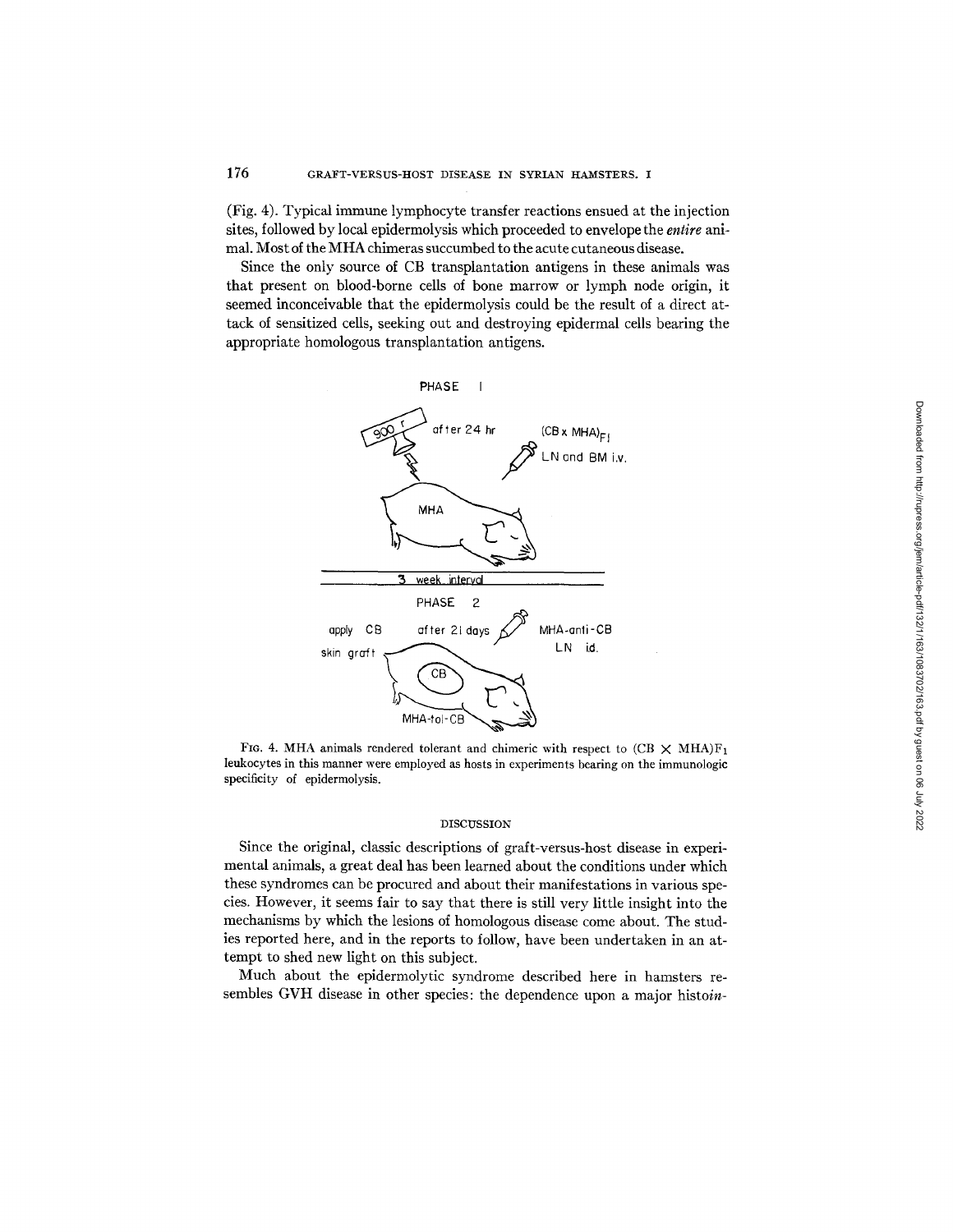compatibility antigen difference between donor and host; the pivotal role played by lymphoid cells in its procurement; the superior ability of specifically sensitized as compared to unsensitized lymphoid cells in inciting the disease; and the capacity to passage the disease from affected to normal animals by cells, rather than by serum. Other aspects of the condition, as expressed in hamsters, are unique. The cutaneous lesion—a complete cleavage at the dermalepidermal junction--has not been described before in a laboratory animal and resembles in many ways the human skin condition described by Lyell, toxic epidermal necrolysis (16). Although there is no reason to implicate a graftversus-host mechanism as a cause of this human skin disorder, it would be interesting to know whether some patients treated with homologous bone marrow transplants will develop epidermolysis as an expression of a systemic graftversus-host disease. Whether or not the hamster disease can serve as a model for the human disorder is unclear, but the similarity of the syndromes in terms of rapidity of onset and involvement of the *entire* integument suggests at least that a similar effector mechanism may underly both.

Several points emerge from the data presented that warrant further discussion in the context of transplantation disease in general. First, the cell dosage experiments reawaken old doubts about our understanding of the procurement of graft-versus-host diseases. Reduced to its purest form, the question can simply be stated: If graft-versus-host disease is the direct result of an attack upon defenseless host tissue by immunologically competent donor lymphoid cells, why should a threshold exist for the number of donor cells? Theoretically, one or at most only a very few antigen-sensitive donor cells should be capable of repeated division in response to confrontation with host transplantation antigens, such that the descendants could procure the host's ultimate destruction. Yet, at a minimum,  $25 \times 10^6$  MHA-anti-CB cells are required to produce signs of epidermolysis in susceptible  $F_1$  hamsters, and this requirement can be reduced to  $3 \times 10^6$  cells by exposing the recipient to sublethal irradiation. But this observation in itself gives no clue as to the reason for the existence of an apparent threshold.

Second, the results of the serial transfer experiments reinforce the findings of others that the capacity of a particular inoculum of attacking cells to evoke the disease is dissipated with time (17), such that in the hamster experiments only two passages were possible before the descendants of these cells became ineffective in causing the disease. Moreover, the results of the "telescoping" transfer experiments make the possibility of progressive dilution of original donor cells a rather unlikely cause of this incapacity.

These observations, when viewed in the light of the cell-dosage data, suggest that:  $(a)$  the responding cells of the original inoculum either are capable of only a finite number of mitotic divisions or are transformed into a cell type that has lost its capacity to attack and kill target cells, or  $(b)$  some of the prog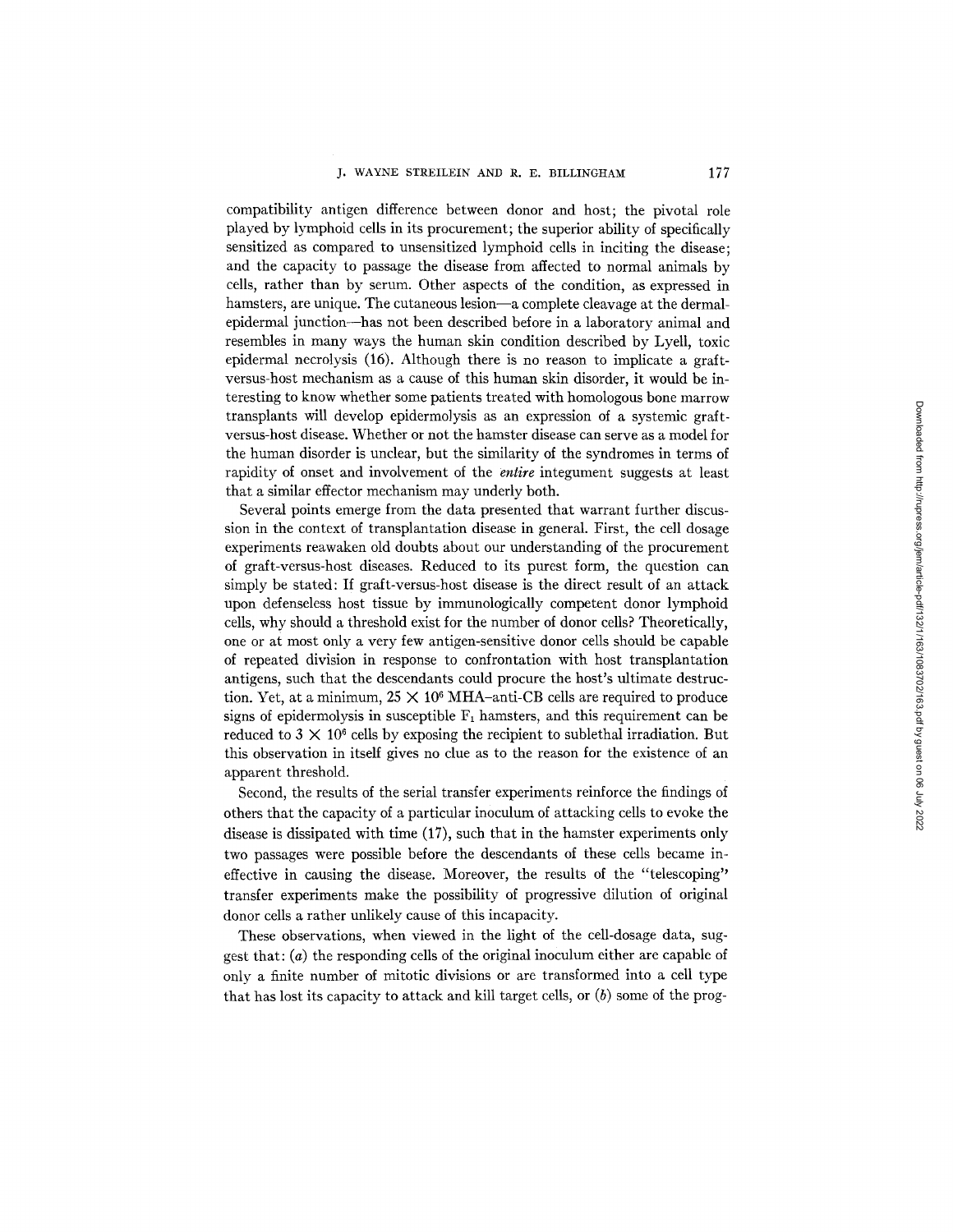eny of each mitotic generation undergo destruction when confronted by antigenically foreign host ceils.

With this in mind, the finding that the disease could be transferred 3 days after initial inoculation of donor cells only if the lymph nodal architecture was preserved, takes on added significance. Impressive evidence has now been attained implicating two cell lines in the production of circulating antibody to certain antigens (18). If cellular immunity is comparably designed for some antigenic stimuli, then in the experiments reported here this vulnerability of affected lymph nodes to disrupture at two and three days may reflect an analogous instructional and/or recruiting period from which the ultimate effector cells will emerge.

Perhaps the most unexpected finding of all was that the epidermolysis found in affected animals was not the result solely of a direct attack in which MHA lymphoid cells sought out and destroyed epidermal cells bearing alien CB antigens. The experiments employing MHA hosts made chimeric with respect to  $(CB \times MHA)F_1$  leukocytes clearly demonstrated that one cannot account for the epidermal necrolysis by simply invoking a direct graft-against-host mechanism.

Ramseier and Billingham had previously shown that in order for an immune lymphocyte transfer reaction to develop in hamsters, the only relevant and important source of transplantation antigens was blood-borne cells, passing through the skin at the time of injection (2). Although it was conceivable that this mechanism might produce epidermolysis in  $F_1$  hybrid hamsters, a much more attractive hypothesis was advanced to explain the pathogenesis of this unique cutaneous lesion: As a consequence of the confrontation within the skin of immunologically competent MHA lymphoid cells with CB isoantigens, an inflammatory reaction ensued that resulted in the unmasking of certain epidermal-specific antigens, to which lymphoid cells of donor or host origin could then respond, thereby setting up an autoimmune response as the basis of the epidermolysis. In the report to follow, this hypothesis is put to experimental test.

#### **SUMMARY**

F1 hybrid hamsters derived from genetically disparate strains develop a severe and often lethal cutaneous disorder when inoculated intracutaneously with immunologically competent lymphoid cells from either parental strain. The disease is characterized clinically by extensive epidermal necrolysis, and histologically by a complete dissolution of the dermal-epidermal junction. The requisites for elicitation of this syndrome were determined to be:  $(a)$  the parental strains must differ from each other at a major histocompatibility locus, and  $(b)$  the donor inoculum must contain immunologically competent parental strain cells. In addition it was found that specifically sensitized cells surpassed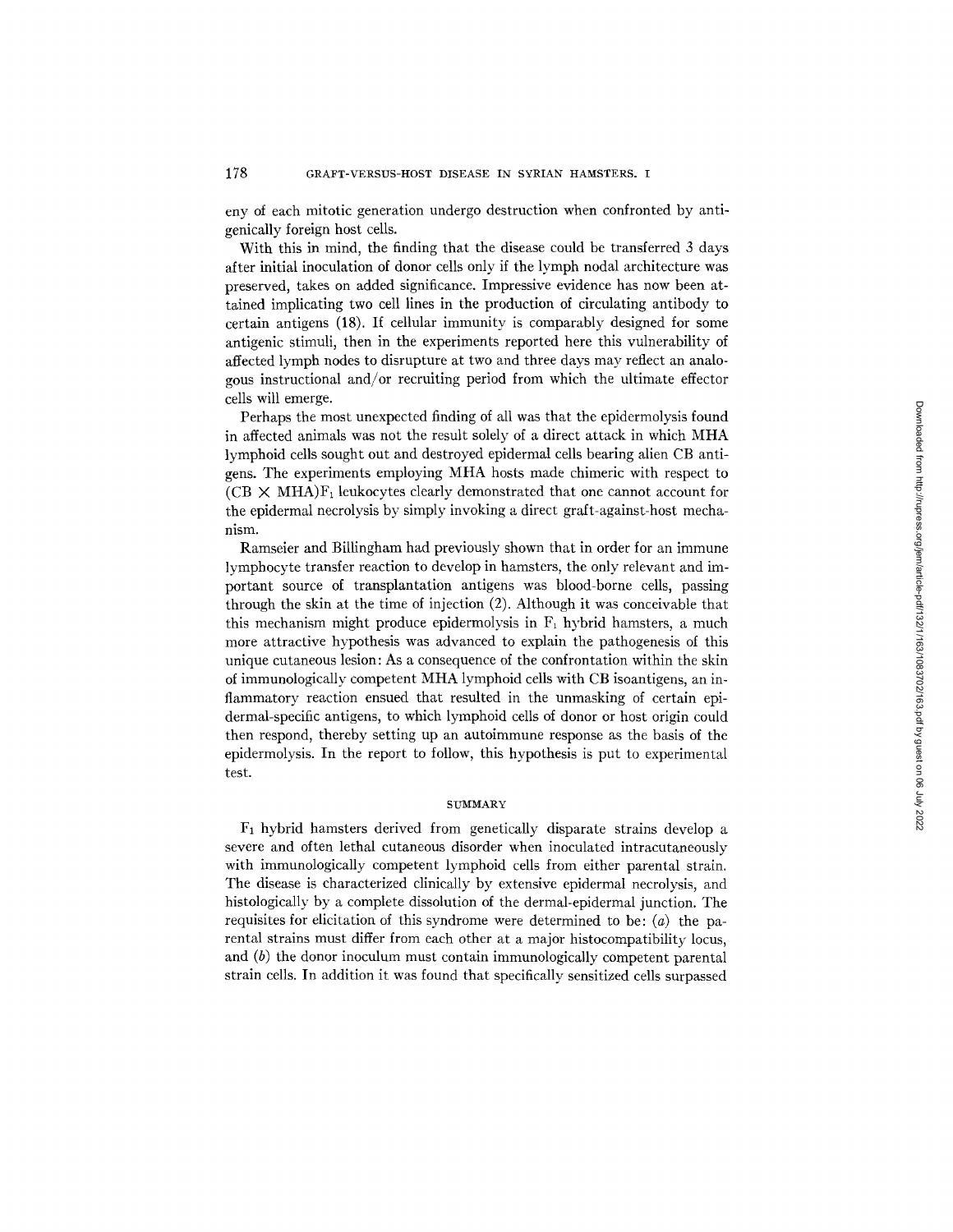normal unsensitized ones in their ability to elicit the disease, and that the disease can be transferred adoptively from affected to normal  $F_1$  hosts by means of lymphoid ceils. On the basis of these observations, it was concluded that the disease was immunologic in nature, and graft-versus-host in type. However, a series of critical studies failed to demonstrate that the epidermolysis had an immunogenetically specific basis, thus invalidating the provisional assumption that this lesion resulted from a direct immunologic attack upon parenchymal cells of the epidermis and dermis. With the aid of radiation chimeras, it was clearly established that typical epidermolysis could be induced in skin of the same genetic constitution as the attacking donor lymphoid cells. This paradox was taken into account by the possibility that, amid the intense local cutaneous graft-versus-host reactions, "skin-specific" antigenic determinants are bared which incite a quasi autoimmune response that in turn is responsible for the epidermolytic lesions.

### BIBLIOGRAPHY

- 1. Billingham, R. E., and W. K. Silvers. 1964. Syrian hamsters and transplantation immunity. *Plast. Reconstr. Surg.* **34:**329.
- 2. Ramseier, H., and R. E. Billingham. 1966. Studies on delayed cutaneous inflammatory reactions elicited by inoculation of homologous cells into hamsters' skins. *J. Exp. Med.* 123:629.
- 3. Streilein, J. W., and R. E. Billingham. 1968. An evaluation of the irradiated hamster test as a means of predicting histocompatibility in various species. *Transplantation*, 6:694.
- 4. Billingham, R. E., and W. K. Silvers. 1964. Studies on homografts of foetal and infant skin and further observations on the anomalous properties of pouch skin grafts in hamsters. *Proc. Roy. Soc. Set. B.* 161:168.
- 5. Billingham, R. E., and W. K. Silvers. 1961. *In* Transplantation of Tissues and Cells. Wistar Institute Press, Philadelphia. 1.
- 6. Billingham, R. E. and W. K. Silvers. 1961. *In* Transplantation of Tissues and Cells. Wistar Institute Press, Philadelphia. 90.
- 7. Billingham, R. E. and W. K. Silvers. 1961. *In* Transplantation of Tissues and Cells. Wistar Institute Press, Philadelphia. 4.
- 8. Billingham, R. E. 1968. The biology of graft-versus-host reactions. *Harvey Leet.*  62:21.
- 9. Cock, A. G., and M. Simonsen. 1958. Immunological attack on newborn chickens by injected adult cells. *Immunology.* 1:103.
- 10. Simonsen, M. 1962. Graft-versus-host reactions. Their natural history and applicability as tools of research. *Progr. Allergy.* 6:349.
- 11. Brent, L., J. B. Brown, and P. B. Medawar. 1962. Quantitative studies on tissue transplantation immunity. VI. Hypersensitivity reactions associated with the rejection of homografts. *Proe. Roy. Soc. Set. B.* 166:187.
- 12. Simonsen, M. 1957. The impact on the developing embryo and newborn animal of adult homologous cells. *Acta Pathol. Microbiol. Seand.* 40:480.